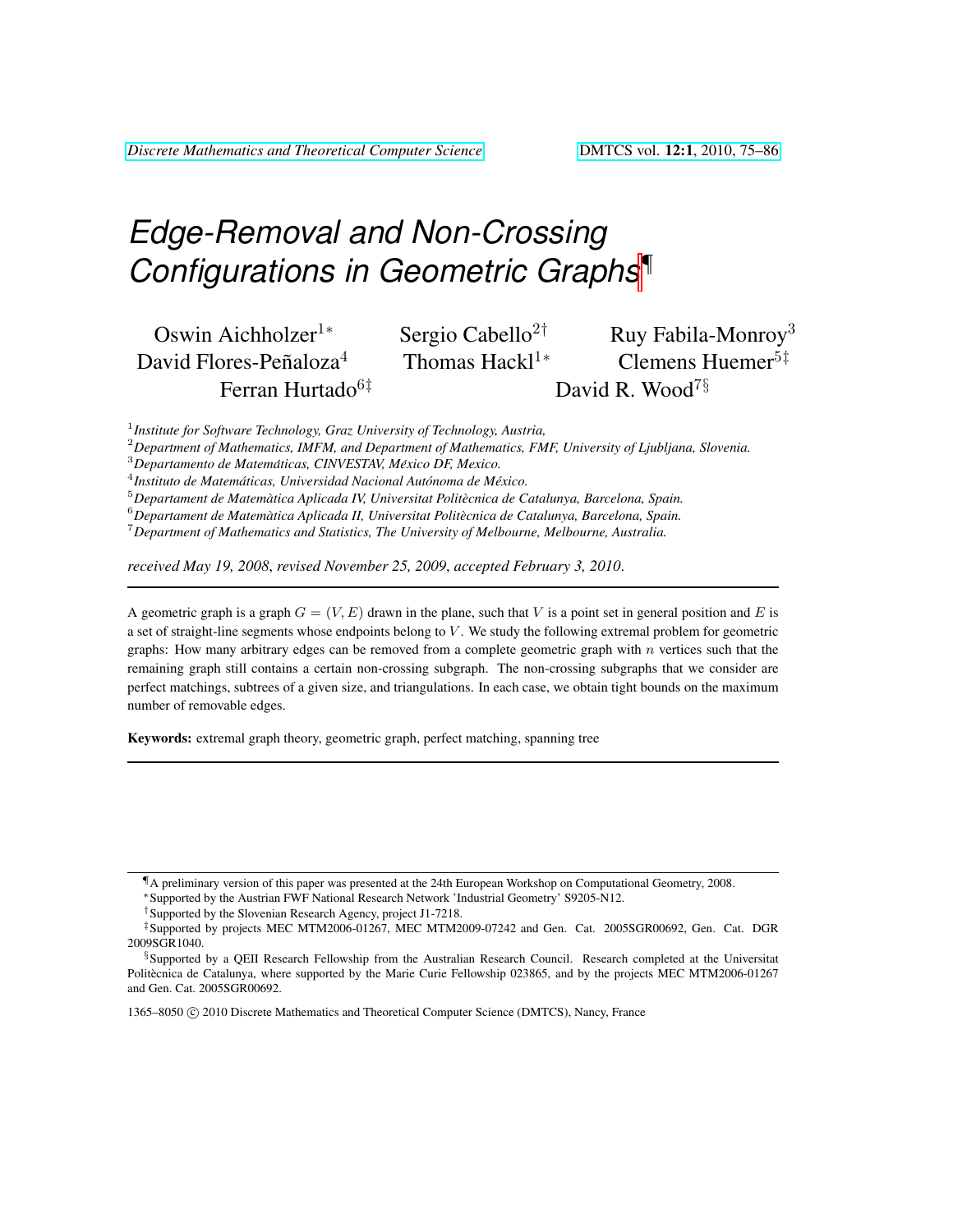# 1 Introduction

A *geometric graph* is a graph  $G = (V, E)$  drawn in the plane, such that V is a point set in general position (meaning that no three points of  $V$  lie on a common line) and  $E$  is a set of straight-line segments whose endpoints belong to V. A *convex graph* is a geometric graph whose vertex set is in convex position. A geometric graph is called *non-crossing* if no two edges intersect in their interior, but two edges might have an endpoint in common. Two edges are *disjoint* if they have no point in common.

Extremal problems for geometric graphs have received considerable attention. One such problem is to determine the minimum integer  $e_k(n)$  such that every geometric graph with n vertices and  $m > e_k(n)$ edges contains  $k + 1$  pairwise disjoint edges. Equivalently,  $e_k(n)$  is the maximum number of edges in a geometric graph with *n* vertices and no  $k + 1$  pairwise disjoint edges.

This problem was first studied by Erdős [\[7\]](#page-11-0), Perles, Kupitz, and Avital and Hanani. Accounts of the history of this topic can be found in [\[2,](#page-10-0) [5,](#page-10-1) [8,](#page-11-1) [19\]](#page-11-2). Erdős [\[7\]](#page-11-0) proved that  $e_1(n) = n$ . (This result solves Conway's thrackle conjecture for straight-line thrackles.) For three pairwise disjoint edges, bounds on  $e_2(n)$  were given in [\[2,](#page-10-0) [10\]](#page-11-3), culminating in  $e_2(n) = \frac{5}{2}n$  plus a constant, as shown recently by Cerný [\[5\]](#page-10-1). Bounds on  $e_3(n)$  have been obtained in [\[10,](#page-11-3) [23\]](#page-11-4).

For general values of k, Goddard et al. [\[10\]](#page-11-3) showed that  $e_k(n) \le cn(\log n)^{k-4}$  for some constant c. This was improved by Pach and Törőcsik [\[20\]](#page-11-5) to  $e_k(n) \leq k^4 n$ , the first upper bound linear in n. Tóth and Valtr [\[23\]](#page-11-4) improved the dependence on k to  $e_k(n) \leq k^3(n+1)$ . This bound was improved (for  $k \geq 2^9$ ) to  $e_k(n) \leq 2^9 k^2 n$  by Tóth [\[22\]](#page-11-6), where the constant  $2^9$  has since been improved to  $2^8$  by Felsner [\[8\]](#page-11-1). Kupitz proved a lower bound of  $e_k(n) > kn$ , which was improved to  $e_k(n) \geq \frac{3}{2}(k-1)n - 2k^2$  by Tóth and Valtr [\[23\]](#page-11-4). It is conjectured that  $e_k(n) \leq ckn$  for some constant c. Note that for convex graphs, this question was completely settled by Kupitz and Perles for each  $k$ . They showed that every convex graph with n vertices and at least  $kn + 1$  edges contains  $k + 1$  pairwise disjoint edges, and this bound is tight; see [\[10\]](#page-11-3). Closely related work is [\[3,](#page-10-2) [14,](#page-11-7) [15,](#page-11-8) [16\]](#page-11-9).

#### *1.1 Our Results*

Research on  $e_k(n)$  has focused on small values of k. But k can be as large as  $\frac{n}{2} - 1$  for even n, which is the case that we study. Our first contribution is to determine  $e_{n-1}(2n)$  for all n. By definition,  $e_{n-1}(2n)$ is the minimum integer such that every geometric graph with 2n vertices and at least  $e_{n-1}(2n) + 1$  edges contains a non-crossing perfect matching. Equivalently,  $\binom{2n}{2} - (e_{n-1}(2n) + 1)$  is the maximum number of arbitrary edges that can be removed from any complete geometric graph, such that the remaining geometric graph still contains a non-crossing perfect matching. We prove that every complete geometric graph on 2n vertices still contains a non-crossing perfect matching after removing any set of  $n - 1$  edges. That is,  $\binom{2n}{2} - (e_{n-1}(2n) + 1) \ge n - 1$ , implying  $e_{n-1}(2n) \le \binom{2n}{2} - n$ . This bound is achieved for the complete convex graph, meaning that there exists a set of  $n$  edges whose removal disallows a non-crossing perfect matching in the remaining graph. Kupitz and Perles already obtained this bound on the complete convex graph. Hence

$$
e_{n-1}(2n) = \binom{2n}{2} - n = 2n(n-1) .
$$

These results are presented in Section [2.](#page-2-0)

Our second contribution is motivated by a closely related problem posed by Micha Perles in 2002 and studied by Cerný, Dvořák, Jelínek and Kára [\[6\]](#page-11-10): How many edges can be removed from a complete geometric graph on  $n$  vertices such that the remaining graph still contains a non-crossing Hamiltonian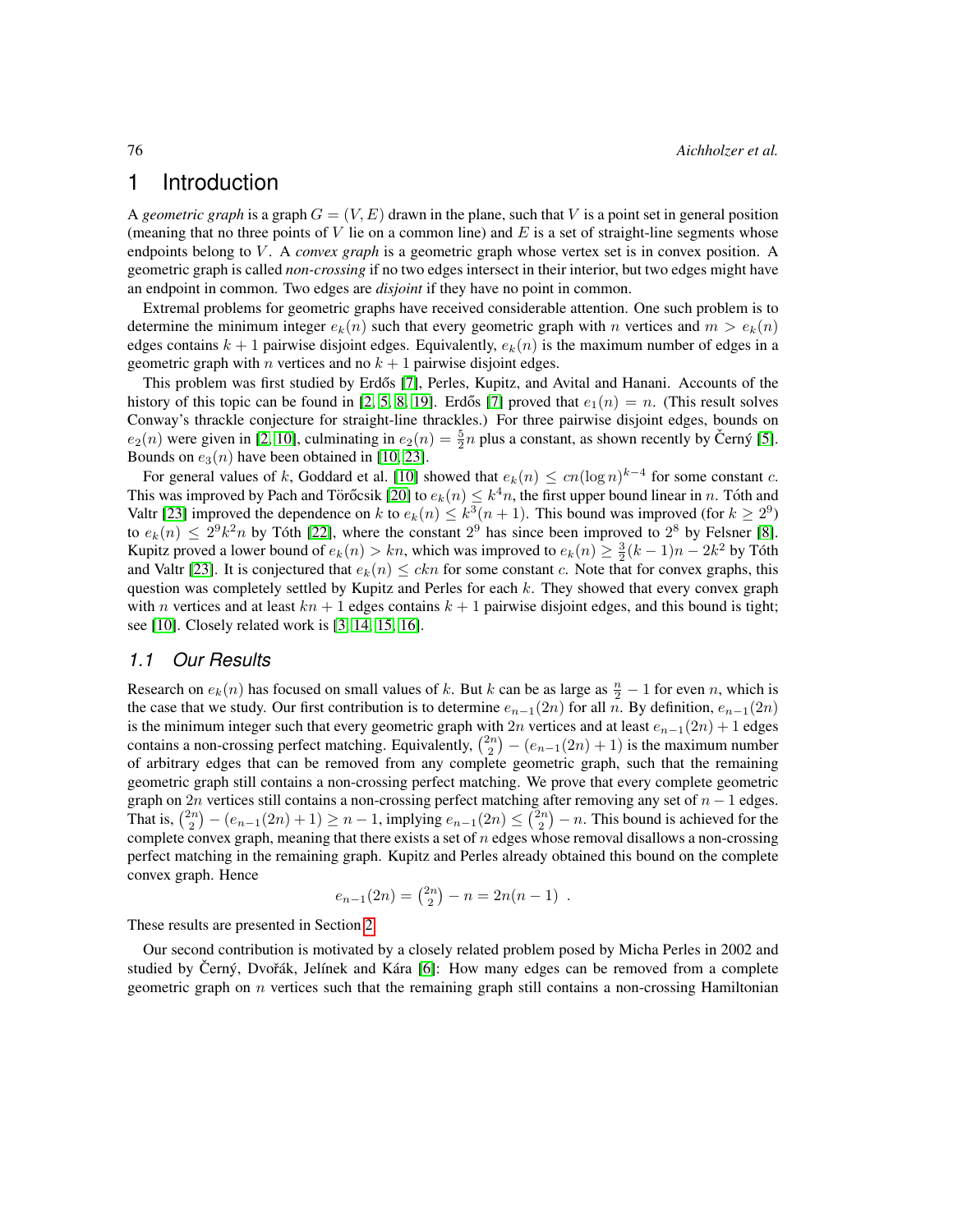path? It is of interest to study this type of problem for other classes of non-crossing geometric graphs. We consider subtrees of a given size. For the case of spanning trees, removing  $n - 2$  arbitrary edges from any complete geometric graph on  $n$  vertices leaves a graph that still contains a non-crossing spanning tree [\[13\]](#page-11-11). Removal of more edges is possible if the set of removed edges has certain properties. Benediktovich [\[4\]](#page-10-3) recently showed that every complete geometric graph on  $n \geq 5$  vertices still contains a non-crossing spanning tree after removing any self-crossing 2-factor (that is, a 2-regular spanning subgraph with two edges sharing an interior point).

We prove that every complete geometric graph on  $n$  vertices still contains a non-crossing subtree that spans  $n - k$  vertices after removing  $\left\lceil \frac{kn}{2} \right\rceil$  arbitrary edges, for  $k \geq 2$ , and this bound is tight. This result is presented in Section [3.](#page-4-0)

Finally in Section [4,](#page-9-0) we consider the question of how many edges (not on the boundary of the convex hull) can be removed from a complete geometric graph so that the remaining geometric graph contains a triangulation or a pseudo-triangulation.

In the following, if H is a subgraph of a geometric graph  $G$ , then  $G - H$  denotes the geometric graph obtained from G by deleting the edges of H. The edges of H are called *removed* or *forbidden* edges.

## <span id="page-2-0"></span>2 Perfect matchings

In this section we determine the maximum number of arbitrary edges that can be removed from any complete geometric graph such that the remaining geometric graph still contains a non-crossing perfect matching. The proof relies on the following result for abstract graphs.

<span id="page-2-1"></span>**Theorem 2.1** For all  $p \geq 2$ , for every spanning subgraph  $H = (V, E')$  of the complete graph  $K_{kp}$  with  $|E'|\leq k-1$ , the graph  $K_{kp}$  − H contains the complete p-partite graph  $K_{k,\dots,k}$ .

**Proof:** For each p we prove the theorem by induction on k. For  $k = 1$  the statement is trivial. Assume the statement is true for every number  $k' < k$ . Now, we are given the complete graph  $K_{kp}$  and we are given a spanning subgraph  $H = (V, E')$  with  $|E'| \leq k - 1$ . Assume that  $|E'| > 0$ , as otherwise nothing has to be proved. Observe that there exists a set Q of at least  $p - 1$  isolated vertices in H and there exists a vertex  $v \notin Q$  whose degree is at least 1 in H. Let  $N(v)$  denote the set of neighbors of v in H. Define a graph  $H' = (V \setminus (Q \cup \{v\}), E^*)$  where  $E^*$  is obtained by first taking the set of edges of the subgraph of H induced by  $(V \setminus (Q \cup \{v\}), E')$  and then adding a minimum number of edges to the resulting set, such that  $N(v)$  is connected. We have  $|E^*| \leq |E'| - 1 \leq k - 2$ , because we removed  $\deg_H(v)$  edges and added at most  $\deg_H(v) - 1$  edges to restore the connectedness. By induction,  $K_{(k-1)p} - H'$  contains the complete p-partite graph  $K_{k-1,\dots,k-1}$ . Since  $N(v)$  is connected in H', all the vertices of  $N(v)$  belong to the same vertex class of  $K_{k-1,\dots,k-1}$ . Add v to the vertex class containing  $N(v)$ , and add one vertex in O to each of the other vertex classes so that  $K_{k}$   $\downarrow$   $\subset$   $K_{kn} - H$ . Q to each of the other vertex classes so that  $K_{k,\dots,k} \subseteq K_{kp} - H$ .

<span id="page-2-2"></span>Corollary 2.2 *For every complete geometric graph* G *on* 2n *vertices and for every subgraph* H *of* G *with at most* n − 1 *edges, the geometric graph* G − H *contains a non-crossing perfect matching. This bound is tight with respect to the cardinality of the set of forbidden edges.*

**Proof:** Apply the case  $p = 2$  of Theorem [2.1,](#page-2-1) which states that  $G - H$  contains a complete bipartite graph  $K_{n,n}$ . Color the point set according to this bipartition, say red and blue. This 2-colored point set has a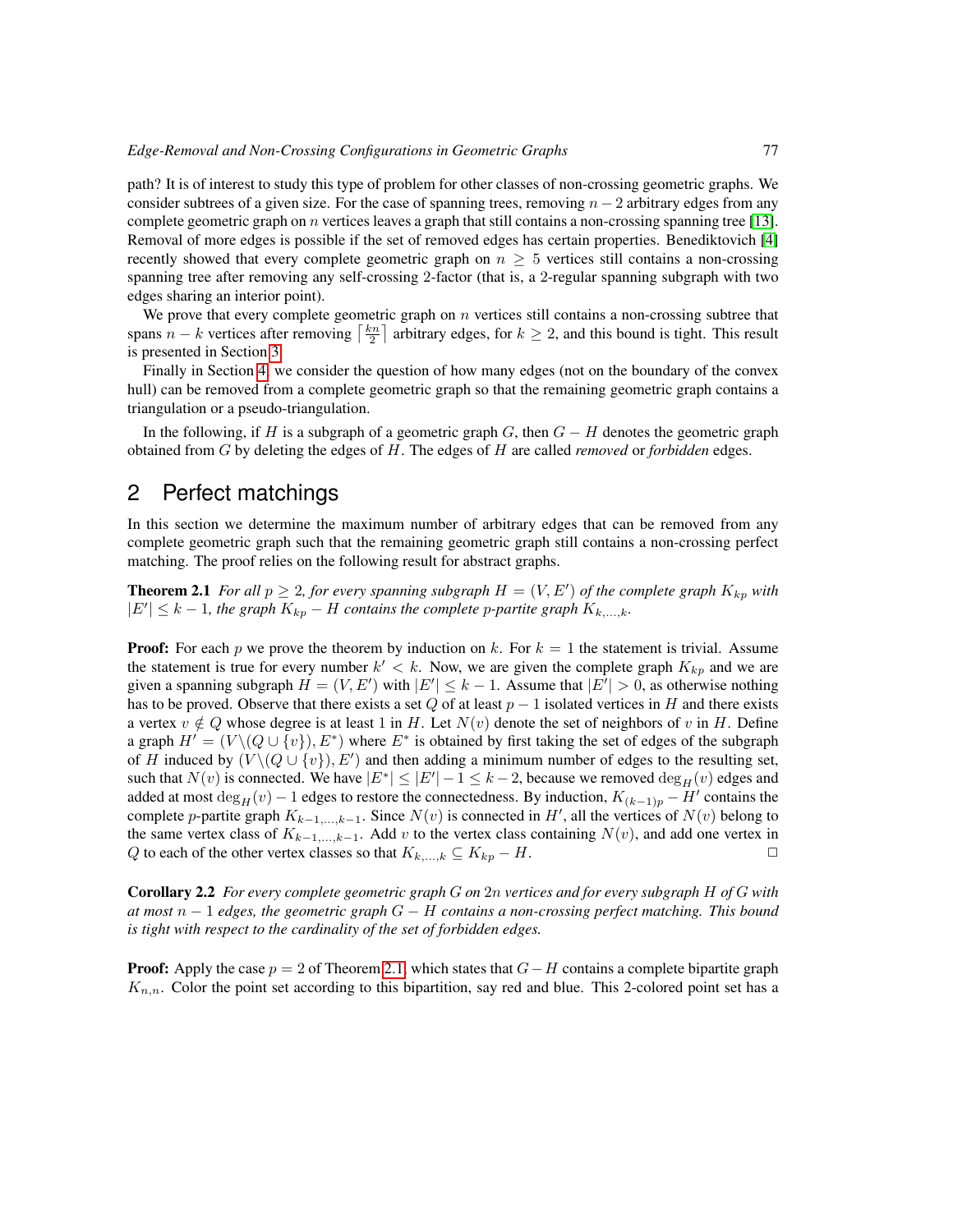78 *Aichholzer et al.*



<span id="page-3-0"></span>Fig. 1: Removing n edges from the complete geometric graph on a set of  $2n$  points can disallow a non-crossing perfect matching.

non-crossing red-blue matching; that is, each edge of the matching connects a red and a blue point [\[1\]](#page-10-4). Thus, this matching does not use edges of H.

Removing  $n$  edges from  $G$  does not always leave a non-crossing perfect matching, as can be seen in Figure [1](#page-3-0) (left). There, if the vertex  $v$  is matched to another point not using the drawn 'forbidden' edges, then this segment splits the point set into two sets of odd size, which disallows a non-crossing perfect matching. Thus, the bound of  $n - 1$  edges is tight.

Another example that prohibits a non-crossing perfect matching without forbidden edges is shown in Figure [1](#page-3-0) (right): Remove  $n$  consecutive edges from the convex hull of the complete convex graph. Then every non-crossing perfect matching contains at least one of these  $n$  forbidden edges. To see this, we use the fact that each non-crossing perfect matching on a point set in convex position has at least two edges of the convex hull [\[12\]](#page-11-12). Since the *n* forbidden edges span  $n + 1$  points, any non-crossing perfect matching would have an edge that connects two of those  $n + 1$  points. However, this edge would split the point set into two smaller point sets, and in one of them all but one edge of the convex hull are forbidden, which means that it cannot have a non-crossing perfect matching. Examples for the convex geometric graph are also due to Kupitz and Perles.

In both examples the graph defined by the forbidden edges has one component that contains  $n + 1$ vertices. The size of the largest component in this graph turns out to be crucial for the existence of a non-crossing perfect matching without forbidden edges. To show this, we first prove a result for colored point sets (which extends a known proof for 2-colored point sets).

<span id="page-3-1"></span>Theorem 2.3 *Let* S *be a set of colored points in general position in the plane with* |S| *even. Then* S *admits a non-crossing perfect matching such that every edge connects two points of distinct colors if and only if at most half the points in* S *have the same color.*

**Proof:** It is necessary for at most half the points in  $S$  to have the same color, as otherwise every perfect matching would connect two points of this color. Now we prove the sufficiency. Say the colors are  $1, 2, \ldots, l$ . Let  $S_i$  be the set of points colored i, for  $1 \leq i \leq l$ . First, we construct a perfect matching without edges connecting points of the same color, but possibly with edge crossings. Thereto, choose a point from the largest color class  $S_i$  and match it with a point from some other color class  $S_j$ . This maintains the property that every color class contains at most half the unmatched points. Continue this process until we obtain a perfect matching. (Note that Sitton [\[21\]](#page-11-13) proved a more general result about the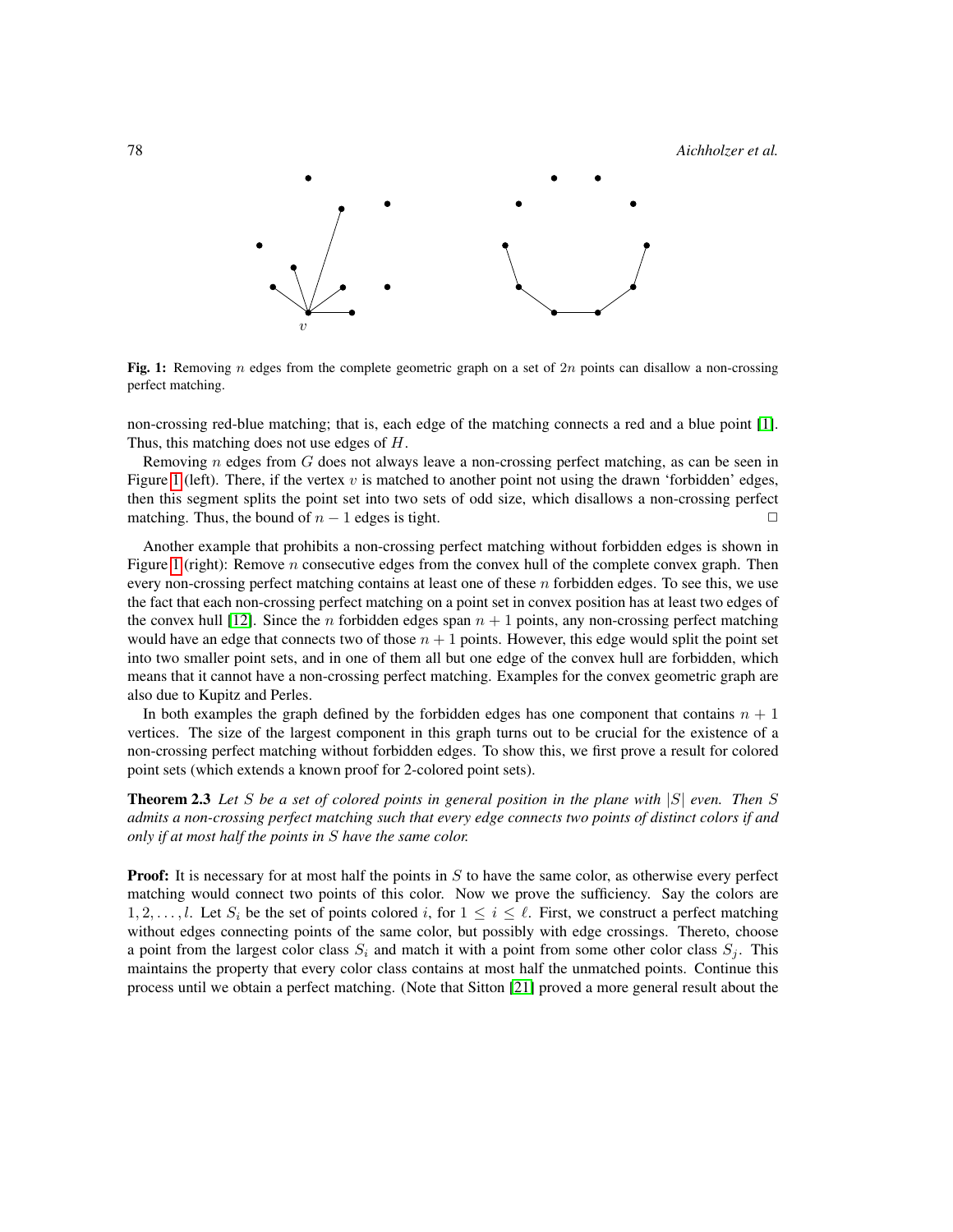

<span id="page-4-1"></span>Fig. 2: Crossing removal.

size of the largest matching in an arbitrary complete multipartite graph.) Now consider a perfect matching M with minimum total edge length. Suppose for the sake of contradiction that M has a crossing, as illustrated in Figure [2.](#page-4-1) Observe that the corresponding 4-gon contains at least two pairwise disjoint edges connecting points of different colors (the dotted edges). By replacing the two crossing edges by these two edges of the 4-gon we obtain a perfect matching with shorter total edge length. This contradiction proves that  $M$  is non-crossing.

Note that a problem related to Theorem [2.3](#page-3-1) concerning long alternating paths for multicolored point sets was studied by Merino et al. [\[18\]](#page-11-14).

<span id="page-4-2"></span>Corollary 2.4 *For every complete geometric graph* G *on* 2n *vertices, and for every subgraph* H *of* G *with at most* n *vertices in each component, the geometric graph* G − H *contains a non-crossing perfect matching.*

**Proof:** Color each component with a different color and apply Theorem [2.3.](#page-3-1) □

Note that Corollary [2.4](#page-4-2) also implies Corollary [2.2.](#page-2-2)

We believe that if a complete geometric graph has many vertices in the interior of the convex hull (at least about half of the points), then more edges can be removed to still have a non-crossing perfect matching. In Figure [1](#page-3-0) (left),  $k = n - 2$  points of the 2n points are in the interior of the convex hull and removal of the  $k + 2$  solid edges disallows a non-crossing perfect matching.

Conjecture 1 *For every complete geometric graph* G *on a set of* 2n *vertices with* k ≥ n−2 *of them in the interior of the convex hull, and for every subgraph* H *of* G *which has at most* k + 1 *edges, the geometric graph* G − H *contains a non-crossing perfect matching.*

## <span id="page-4-0"></span>3 Non-crossing subtrees

In this section we investigate how many arbitrary edges can be removed from a complete geometric graph such that the remaining graph still contains a non-crossing tree of a given size.

The case of spanning trees is a simple corollary of a theorem by Karolyi et al. [\[13\]](#page-11-11), who proved that for every 2-coloring of the edges of a complete geometric graph  $G$ , at least one color class contains a noncrossing spanning tree. Thus, if we color a given set of at most  $n - 2$  edges red and the remaining edges blue, then the spanning tree must be blue. That is, if  $n - 2$  edges are removed from G, then the remaining graph still contains a non-crossing spanning tree. This bound is tight, since removing the  $n - 1$  edges incident to a single vertex disallows any spanning tree. Also, removing  $n - 1$  edges from the boundary of the convex hull of the complete convex graph disallows a non-crossing spanning tree.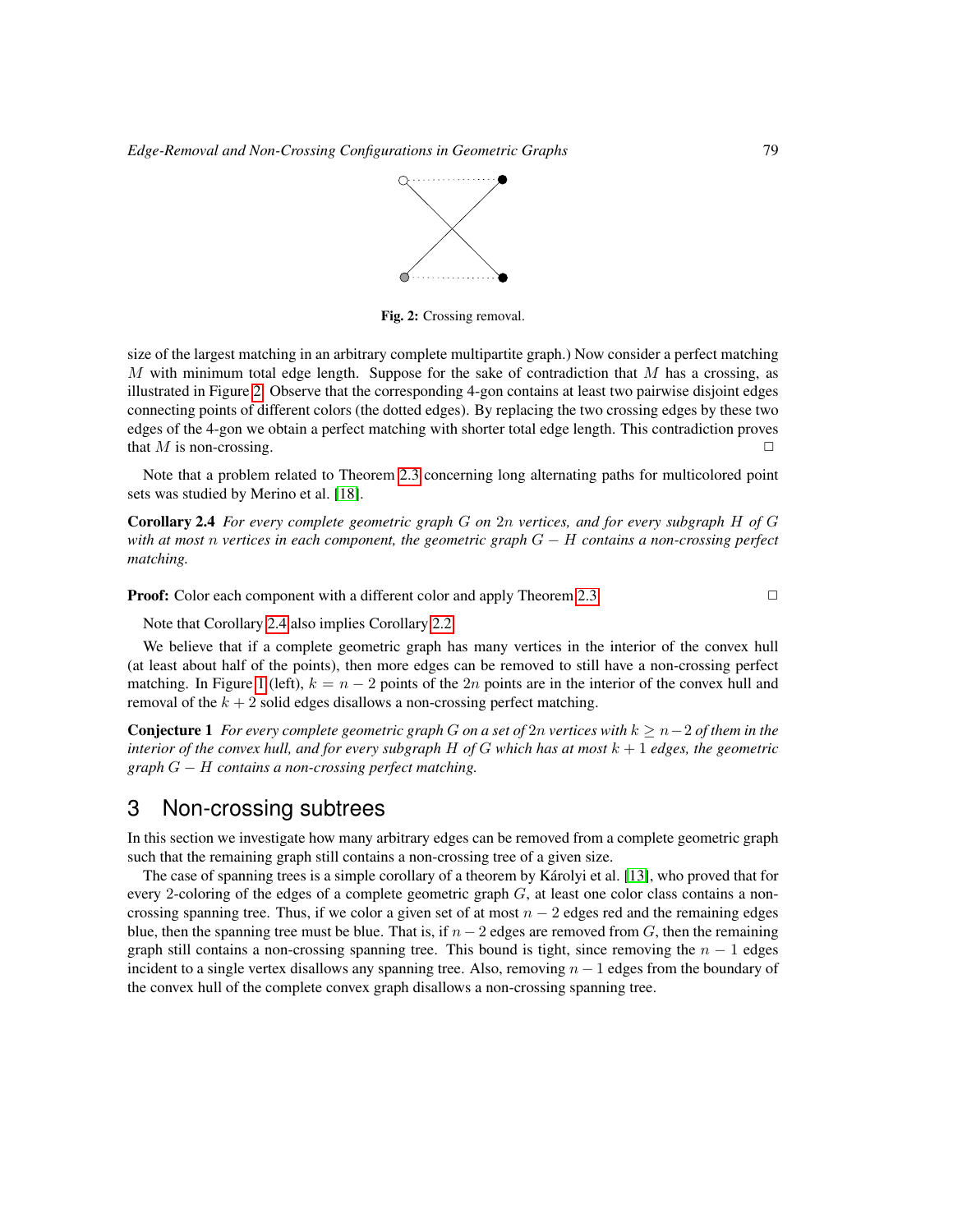80 *Aichholzer et al.*

<span id="page-5-0"></span>

Fig. 3: Construction of T.

Now consider non-crossing trees that span fewer vertices. It turns out that the connectivity of the removed subgraph  $H$  is crucial for the size of the largest non-crossing subtree. Recall that a graph  $H$  is k-connected if H has at least  $k + 1$  vertices and every cut has at least k vertices, where a *cut* is a set of vertices whose removal disconnects  $H$ . The *connectivity* of  $H$  is the maximum integer  $k$  such that  $H$  is k-connected.

<span id="page-5-1"></span>Lemma 3.1 *For every complete geometric graph* G *on* n *vertices and for every spanning subgraph* H *of* G *with connectivity* k*, the geometric graph* G − H *contains a non-crossing subtree that spans* n − k *vertices. Moreover, there is a spanning subgraph* H *of* G *with connectivity* k*, such that every subtree of*  $G - H$  has at most  $n - k$  vertices.

**Proof:** Since H is k-connected, it has at least  $k + 1$  vertices. If H has exactly  $k + 1$  vertices, then  $G - H$ contains  $K_{n-k}$  as a subgraph, which contains a non-crossing spanning tree on  $n-k$  vertices. Now assume that H has at least  $k + 2$  vertices. Thus H has a cut set X with k vertices. The graph obtained from H by deleting the vertices in X has at least two components. Color the vertices in one component *red* and color the remaining vertices (not in  $X$ ) *blue*. Choose a red vertex  $v$ . We now construct a non-crossing tree  $T$ , as illustrated in Figure [3.](#page-5-0) First connect  $v$  to every blue vertex. This defines a non-crossing star. Extend each edge of the star to an infinite ray starting at  $v$ . These rays divide the plane into regions. If the angle of one such region at v is greater than  $\pi$ , then draw one auxiliary ray at v in this region, so that the angle of each region at v is at most  $\pi$ . Thus each region is convex. Each red point except v lies inside one of these regions. For each region, choose a blue point on its boundary, which exists by construction. Connect in  $T$  every red point in that region to the chosen blue point. Within each region  $T$  is a non-crossing star. Thus T is a non-crossing tree on at least  $n - k$  vertices, in which each edge connects a red and a blue vertex. Hence  $T$  does not use edges of  $H$ . To prove the final claim, let  $H$  be the subgraph consisting of every edge incident to k arbitrary vertices. It is easily seen that H has connectivity k. Since  $G - H$  is isomorphic to  $K_{n-k}$  plus k isolated vertices, every subtree of  $G - H$  has at most  $n - k$  vertices.  $□$ 

In particular, Lemma [3.1](#page-5-1) implies that for every subgraph H with  $n - 1$  edges of a complete geometric graph G on n vertices, the geometric graph  $G - H$  contains a non-crossing subtree that spans  $n - 1$ vertices. Also, for every disconnected subgraph  $H$  of a complete geometric graph  $G$ , the geometric graph  $G - H$  contains a non-crossing spanning tree.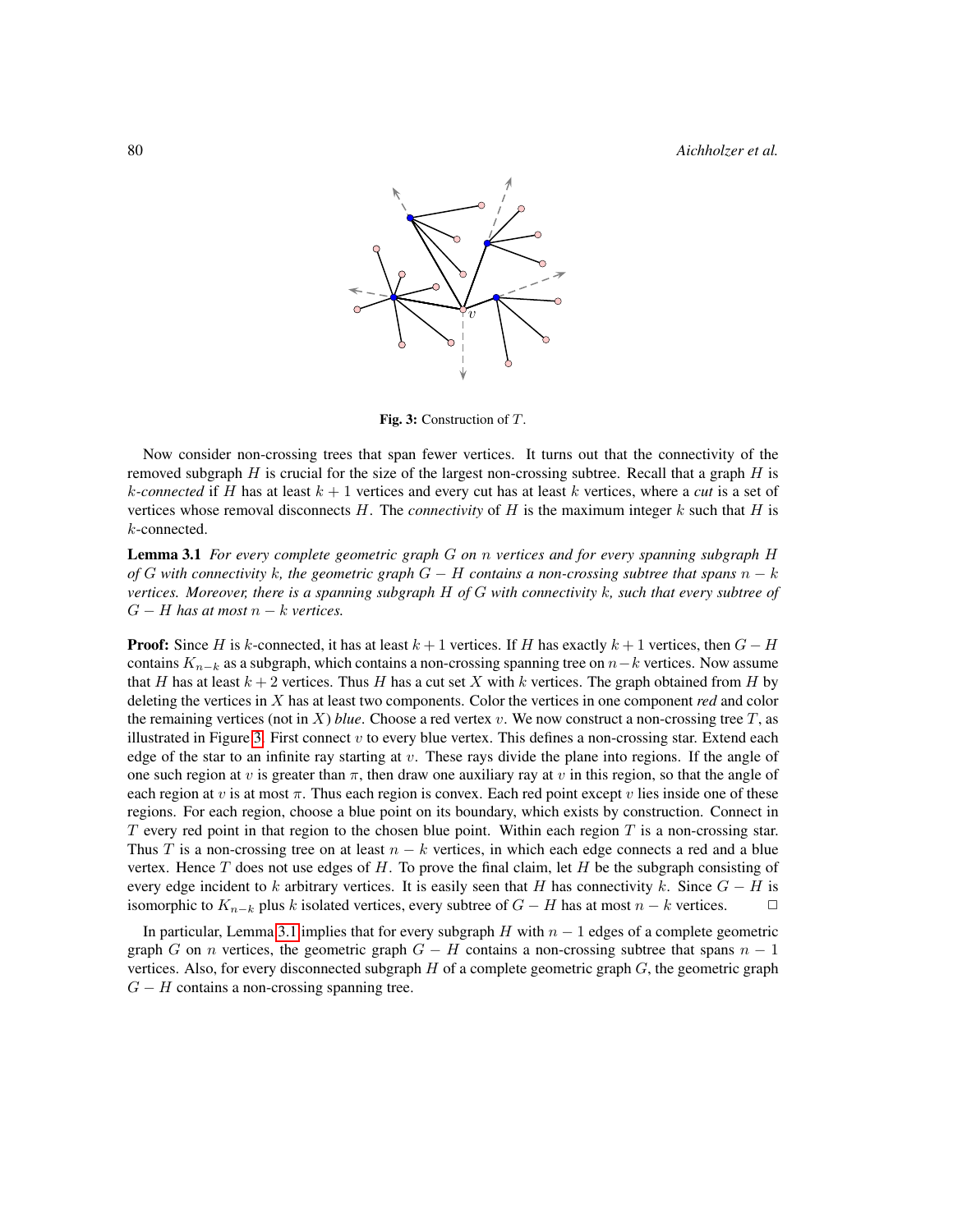For a convex graph G with n vertices, number the vertices  $0, 1, \ldots, n-1$  in counterclockwise order. The *depth* of an edge ij is defined to be  $\min\{|i - j|, n - |i - j|\}$ . Edges on the boundary of the convex hull thus have depth 1. Edges with depth 2 are called *ears*.

<span id="page-6-1"></span>**Theorem 3.2** *For*  $2 \leq k \leq n-1$ *, for every complete geometric graph* G *on n vertices, and for every subgraph* H of G with at most  $\lceil kn/2 \rceil - 1$  edges, the geometric graph G − H contains a non-crossing *subtree that spans*  $n - k + 1$  *vertices. This bound is tight with respect to the cardinality of the set of forbidden edges: the complete convex graph* G *has a subgraph* H with  $\lceil kn/2 \rceil$  edges such that every *non-crossing tree in*  $G - H$  *has at most*  $n - k$  *vertices.* 

**Proof:** Since H has at most  $\lceil kn/2 \rceil - 1$  edges,

$$
\sum_{v \in H} \deg(v) \le 2(|kn/2| - 1) \le kn - 1.
$$

Therefore, the average vertex degree is less than k. Consequently there exists a vertex in  $H$  of degree at most  $k-1$  in H and thus the connectivity of H is at most  $k-1$ . By Lemma [3.1,](#page-5-1)  $G-H$  has a non-crossing subtree that spans at least  $n - k + 1$  vertices.

We now show that the complete convex graph G with n vertices has a subgraph H with  $\lceil kn/2 \rceil$  edges such that  $G-H$  has no non-crossing tree on  $n-k+1$  vertices. The subgraph H is the *Harary graph*  $H_{k,n}$ [\[11\]](#page-11-15). We now define this graph, and draw it as a convex graph with its vertices numbered  $0, 1, \ldots, n - 1$ in counterclockwise order (see Figure [4\)](#page-6-0). First every edge with depth at most  $|k/2|$  is in  $H_{k,n}$ . This adds  $2 \lfloor k/2 \rfloor$  edges incident to each vertex. If k is odd, then in addition every edge ij with  $|i - j| = \lfloor n/2 \rfloor$  is in  $H_{k,n}$ . This adds one edge incident to each vertex, except for odd n, in which case the vertex  $(n-1)/2$ gets two more incident edges. It follows that  $H_{k,n}$  has  $\lceil kn/2 \rceil$  edges in all cases.



<span id="page-6-0"></span>**Fig. 4:** The Harary graphs  $H_{4,10}$ ,  $H_{5,10}$  and  $H_{5,11}$ .

Suppose on the contrary that there is a non-crossing tree T in  $G - H_{k,n}$  with  $t \ge n - k + 1$  vertices. Consider the dual graph  $D$  of  $T$ , which contains one vertex for each region that is bounded by edges of  $T$ and the boundary of the convex hull (excluding the region outside the convex hull of  $G$ ). Two vertices of D are adjacent if the corresponding regions share an edge of  $T$ . It is well known that  $D$  is a tree.

An edge of T on the boundary of the convex hull of T is called a *boundary* edge. Each boundary edge with depth d forces T to avoid a distinct set of  $d-1$  vertices. Since T avoids  $H_{k,n}$ , each edge in T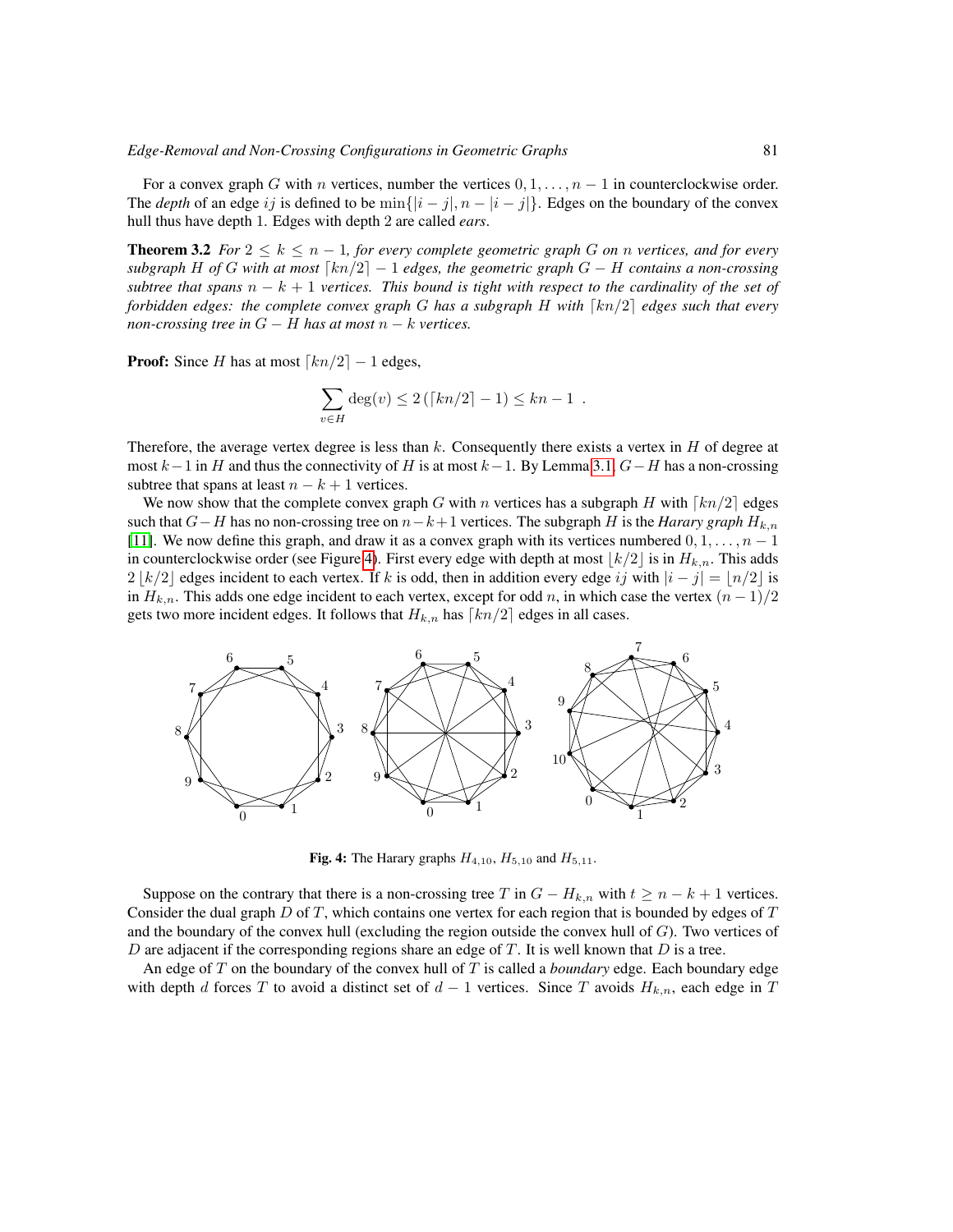has depth at least  $\lfloor k/2 \rfloor + 1$ . So if T has b boundary edges, then T has at most  $n - b \lfloor k/2 \rfloor$  vertices. Thus  $n - k + 1 \le t \le n - b \lfloor k/2 \rfloor$ . García et al. [\[9\]](#page-11-16) proved that every convex straight-line drawing of a tree has at least two boundary edges. Thus  $b \ge 2$ , implying  $b = 2$ , k is odd, and  $t = n - k + 1$ . Moreover, García et al. [\[9\]](#page-11-16) proved that every tree that admits a convex straight-line drawing with only two boundary edges is a caterpillar, and in this case the dual is a path. Thus T is a caterpillar and  $D$  is a path. As illustrated in Figure [5,](#page-7-0) T has exactly two edges f' and f'' of depth  $(k + 1)/2$ , the endpoints of D correspond to the regions defined by f' and f'', and each such region contains  $(k-1)/2$  vertices not in  $T$ . Every other vertex is in  $T$ .



<span id="page-7-0"></span>Fig. 5: The caterpillar  $T$ , its dual graph  $D$  (bold), and the forbidden edges (dashed).

Define the function q as follows. For each edge  $e$  of D, if ij is the edge of T that crosses  $e$ , then let  $q(e) := |i-j|$ . Below we prove that  $q(e) = |n/2|$  for some edge e of D. This implies that  $|i-j| = |n/2|$ for some edge ij of T, which is a contradiction since every such edge is in  $H_{k,n}$ .

We now consider two cases depending on whether vertex 0 borders one of the regions defined by  $f'$ and  $f''$ . First suppose that 0 borders the region corresponding to  $f'$ , as illustrated in Figure [5](#page-7-0) (left). In this case, walking along D starting from the edge that crosses  $f''$ , the function q starts at  $(k + 1)/2$ , increases by 1 at each step, up to  $n - (k + 1)/2$ . Thus  $q(e) = |n/2|$  for some edge e of D. The case in which 0 borders the region corresponding to  $f''$  is analogous. Now assume that 0 borders neither region, as illustrated in Figure [5](#page-7-0) (right). Let v be the neighbor of 0 with maximum index. Thus v is adjacent to  $n-1$  in T. Let  $\alpha$  be the edge of D that crosses the edge  $\{0, v\}$  of T. Let  $\beta$  be the edge of D that crosses the edge  $\{v, n-1\}$  of T. First suppose that  $v \geq \lfloor n/2 \rfloor$ . Then walking along D starting from  $\alpha$  in the direction away from  $\beta$ , the function q starts at v, decreases by 1 at each step, down to  $(k + 1)/2$ . Thus  $q(e) = |n/2|$  for some edge e of D. Now assume that  $v \leq |n/2|-1$ . Then walking along D starting from  $\beta$  in the direction away from  $\alpha$ , the function q starts at  $n - 1 - v$  (which is at least  $\lfloor n/2 \rfloor$ ), then decreases by 1 at each step, down to  $(k + 1)/2$ . Thus  $q(e) = |n/2|$  for some edge e of D.

#### *3.1 Point sets with many interior points*

<span id="page-7-1"></span>We now present point sets with many interior points such that it is not possible to remove more edges than in the convex case to guarantee a non-crossing subtree of a given size in the remaining graph; cf. Theo-rem [3.2](#page-6-1) with  $k = 2(l + 1)$  and  $n = h(l + 1)$ .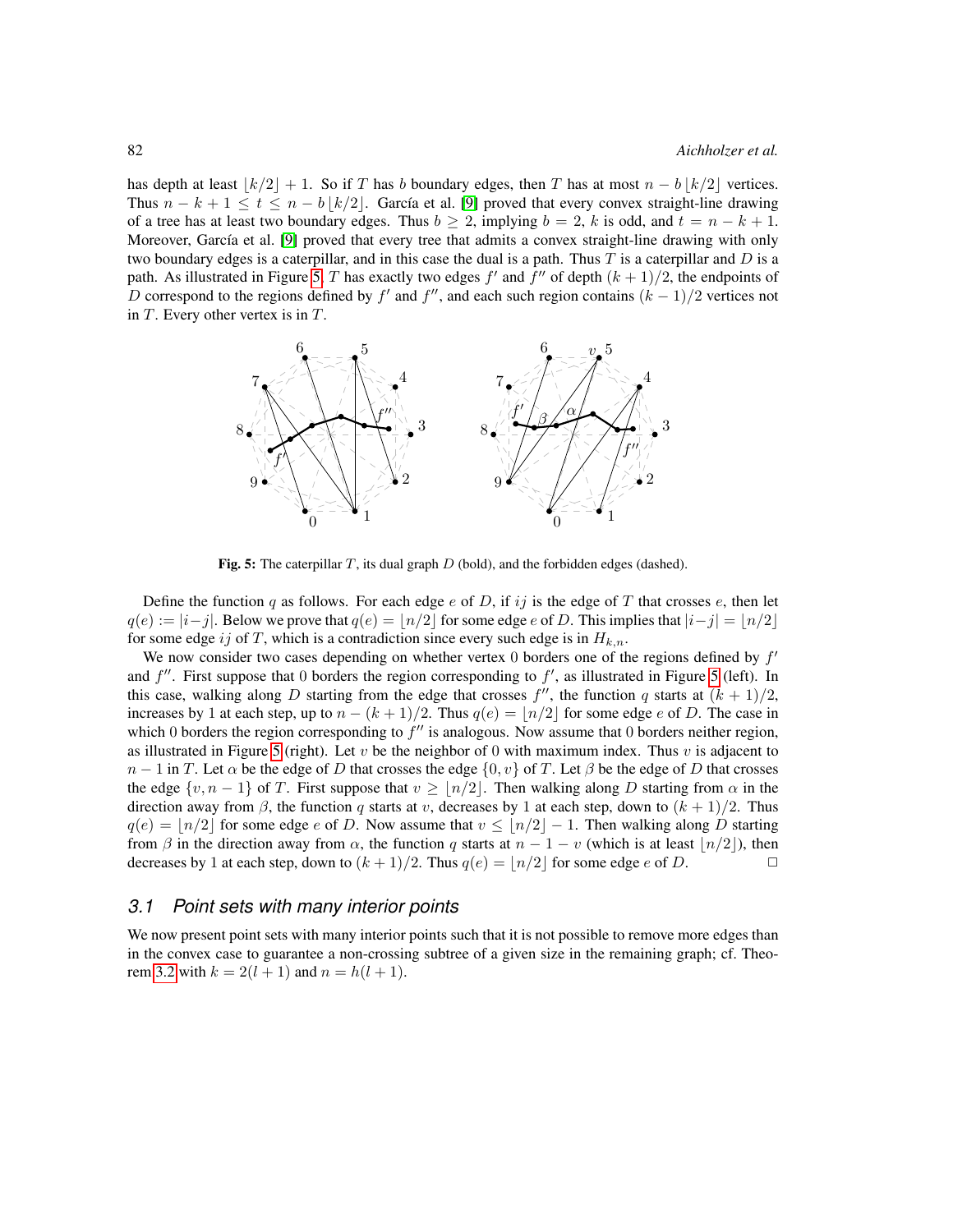**Proposition 3.3** For all  $h > 3$  and  $l > 0$ , there exists a point set S with h exterior and  $\ell \cdot h$  interior points, and a subgraph H of the complete geometric graph  $G$  on  $S$  with  $(\ell + 1)^2 \cdot h$  edges such that every *non-crossing subtree of the geometric graph*  $G - H$  *spans at most*  $(l + 1)h - 2(l + 1)$  *vertices.* 

**Proof:** To construct S take the vertices of a regular h-gon and place  $k = \ell \cdot h$  interior points on the incircle of the h-gon, in such a way that the interior points are distributed in groups of equal size  $\ell$ . Each group of points is placed "very close" to a different edge of the  $h$ -gon. Within each group the distance from the points to the corresponding edge of the  $h$ -gon is monotonically increasing when considering the points in the counterclockwise order they are encountered along the incircle. Let  $G$  be the complete geometric graph with vertex set  $S$ . Figure [6](#page-8-0) (left) depicts the situation.



<span id="page-8-0"></span>Fig. 6: Illustration for the proof of Proposition [3.3](#page-7-1) with  $h = 4$  and  $l = 3$ .

Let S' be the set of points in convex position obtained from S by moving each interior point in S to the circumcircle of the  $h$ -gon, as indicated in Figure [6](#page-8-0) (right). Let  $G'$  be the complete geometric graph with vertex set S'. Let H be the Harary graph  $H_{2(\ell+1),(\ell+1)\cdot h}$  defined with respect to S'. Consider H to also be a subgraph of  $G$ .

Observe that each edge-crossing produced by moving the interior points from the incircle to the circumcircle involves an edge connecting an interior point to its nearest vertex of the h-gon or involves an edge of the h-gon (the solid edges in Figure [6\)](#page-8-0). Each such edge has depth at most  $l + 1$  in  $G'$ . Each such edge is in H, since by the definition of the Harary graph with  $k = 2(l + 1)$ , every edge of depth at most  $l + 1 = |k/2|$  is in H. Thus every non-crossing subtree in  $G - H$  is a non-crossing subtree in  $G' - H$ . Since every non-crossing subtree in  $G'-H$  has at most  $(l + 1)h - 2(l + 1)$  vertices (by Theorem [3.2\)](#page-6-1), every non-crossing subtree in  $G - H$  has at most  $(l + 1)h - 2(l + 1)$  vertices.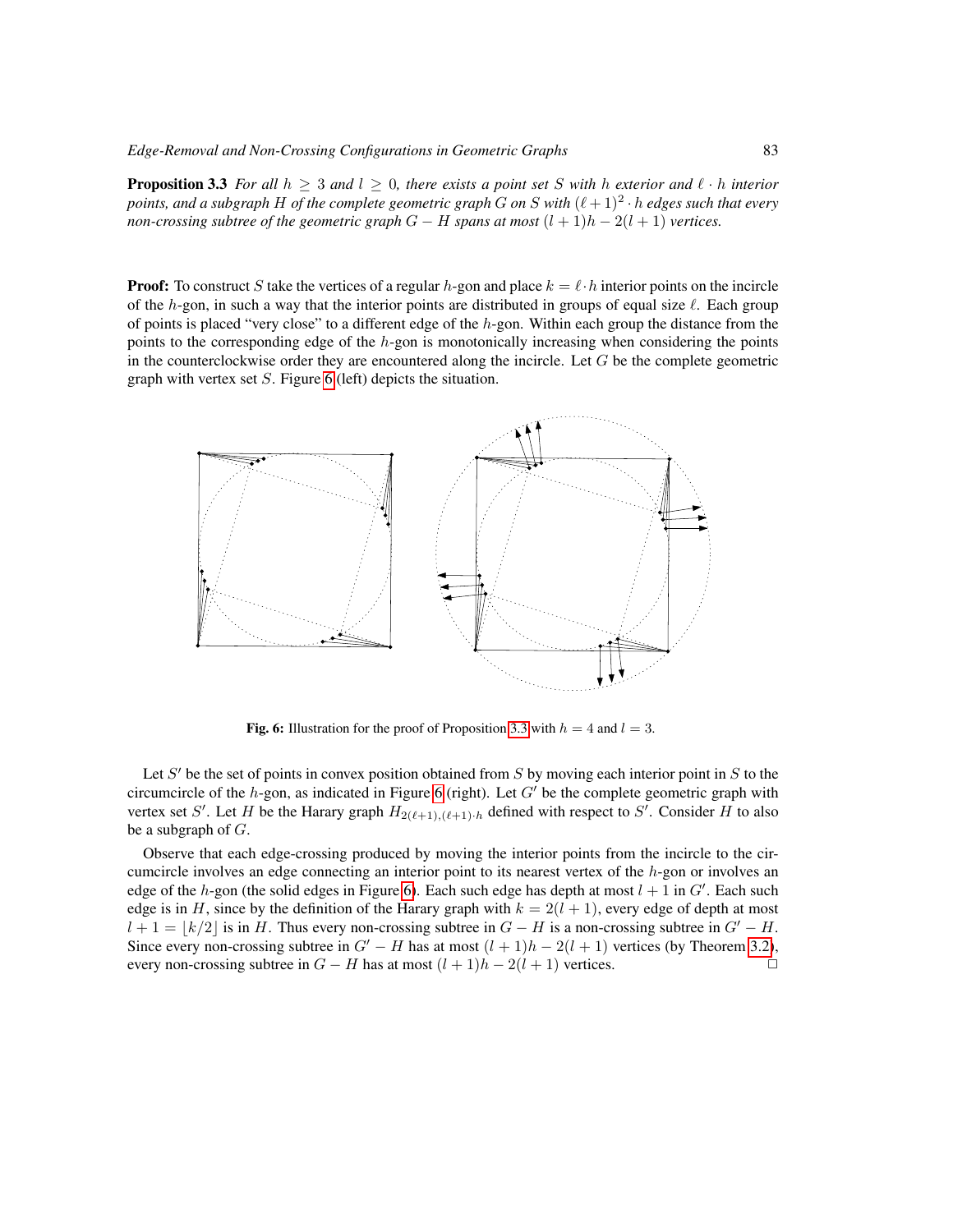# <span id="page-9-0"></span>4 Triangulations and pseudo-triangulations

This section considers how many edges can be removed from a complete geometric graph so that the remaining geometric graph contains a triangulation or a pseudo-triangulation. In a related work, Lloyd [\[17\]](#page-11-17) proved that it is NP-complete to decide whether a given geometric graph contains a triangulation of its vertex set.

In every complete geometric graph  $G = (V, E)$ , there are edges of G, such as those on the boundary of the convex hull, that appear in every triangulation of V . We call these edges *unavoidable*, and it is easy to see that an edge  $e$  is unavoidable if and only if there exists no edge  $e'$  that crosses  $e$ . Every other edge is called *avoidable*. Since removing only one unavoidable edge disallows a triangulation, we only consider avoidable edges for removal.

First consider the convex case. Since every edge not on the boundary of the convex hull is crossed by some other edge (for  $n \geq 4$ ), an edge of the complete convex graph is unavoidable if and only if it is on the boundary of the convex hull.

**Theorem 4.1** For each subgraph  $H = (V, E')$  of the complete convex graph G on  $n \geq 3$  vertices, where E<sup>0</sup> *is a set of at most* n − 3 *avoidable edges, the convex graph* G − H *contains a triangulation. This bound is tight with respect to*  $|E'|$ .

**Proof:** We proceed by induction on the number of vertices. For  $n \leq 4$  the statement is trivial. Assume the statement holds for each  $n' < n$  and that  $E' \neq \emptyset$ . Recall that an ear is an edge of G with depth 2.

If no ear is in E', then let f be any edge in E', and let e be an ear that crosses f. Otherwise, some ear is in E'. Since there are n ears, and  $|E'| < n$ , there are 'consecutive' ears e and f that cross, such that  $e \notin E'$  and  $f \in E'$ . In both cases, there is an ear  $e \notin E'$  that crosses an edge  $f \in E'$ .

Let v be the vertex adjacent to both endpoints of e. Then f is incident to v. So  $H - v$  has at least one less forbidden edge than H. Thus we can apply induction with v removed. We obtain a triangulation in  $(G - v) - H$ . Adding e and the two boundary edges incident to v (which are unavoidable), we obtain the desired triangulation in  $G - H$ .

To see that removing  $n - 2$  edges can disallow a triangulation, delete an ear e and all  $n - 3$  edges that cross  $e$ .

If we allow interior points, then fewer edges can be removed to disallow a triangulation.

<span id="page-9-1"></span>Proposition 4.2 *There exist point sets with interior points, such that removing two avoidable edges disallows a triangulation.*

**Proof:** Figure [7](#page-10-5) (left) shows an example. Observe that for every interior point of a triangulation and for every straight-line passing through this point, there must be edges incident to that point on both sides of the line. In the example, there are exactly two edges to the left of the line through the interior point. Thus at least one of these two edges is in every triangulation. And removing these two edges disallows a triangulation.  $\square$ 

Proposition [4.2](#page-9-1) is best possible, because by definition, every avoidable edge is in some triangulation.

We finally consider pseudo-triangulations. A *pseudo-triangle* is a simple polygon that has exactly three interior angles less than π. A *pseudo-triangulation* of a point set S is a partition of the convex hull of S into pseudo-triangles whose vertex set is exactly S. Note that for point sets in convex position, triangulations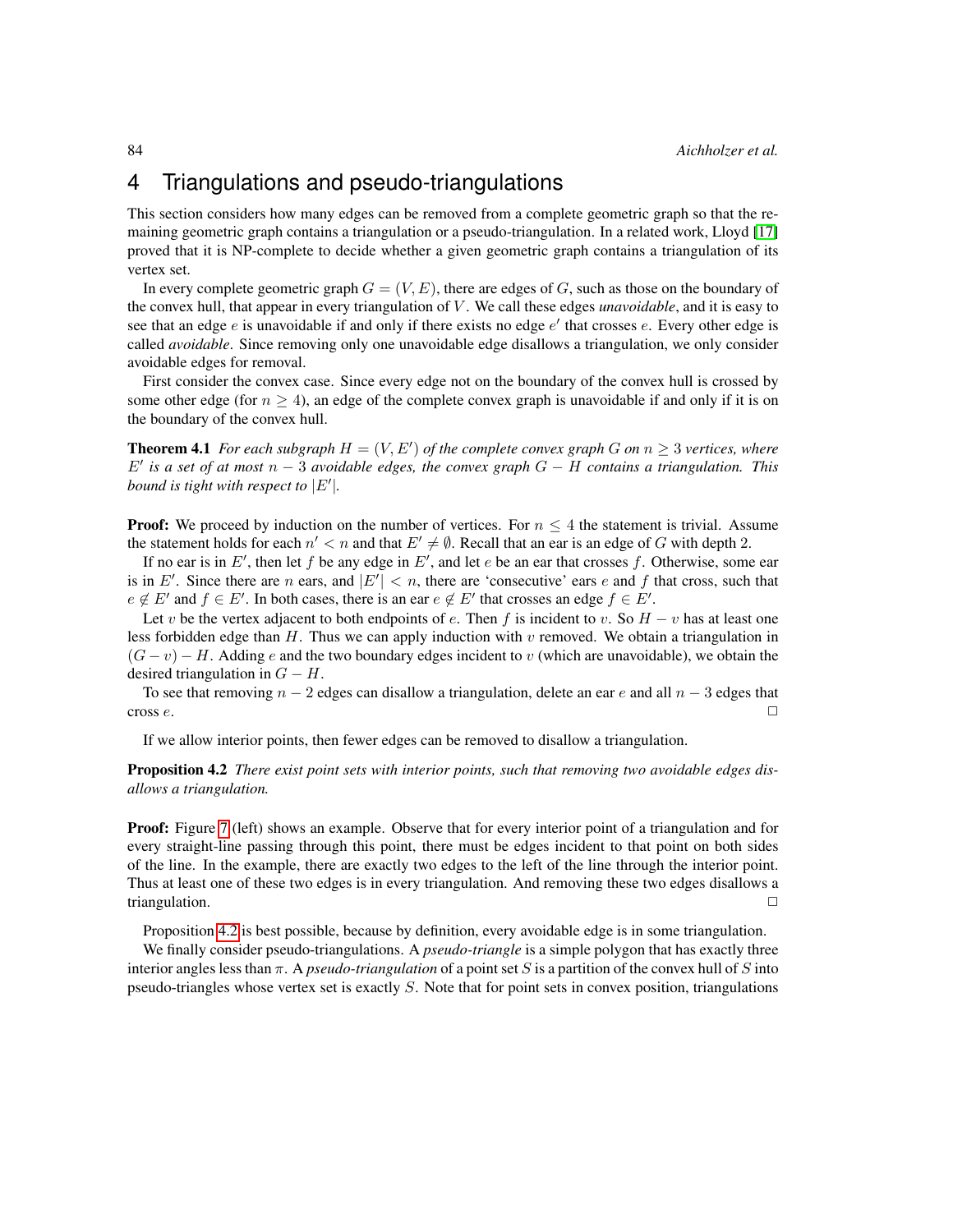

<span id="page-10-5"></span>Fig. 7: Removing two avoidable edges disallows a triangulation (left), and removing four avoidable edges disallows a pseudo-triangulation (right).

and pseudo-triangulations coincide. For the question considered in Proposition [4.2,](#page-9-1) pseudo-triangulations behave similarly to triangulations.

Proposition 4.3 *There exist point sets with interior points, such that removing four avoidable edges disallows a pseudo-triangulation.*

**Proof:** Figure [7](#page-10-5) (right) shows an example. The four solid edges are avoidable. To see that their removal disallows a pseudo-triangulation, observe that the face incident to the interior vertex with angle greater than  $\pi$  has to have at least four convex vertices, whereas a pseudo-triangle has exactly three.  $\Box$ 

## Acknowledgements

We thank the anonymous referees for pointing out some relevant references.

#### References

- <span id="page-10-4"></span>[1] G. L. Alexanderson, L. F. Klosinski, L. C. Larson (editors), The 1979 Putnam Exam. *The William Lowell Putnam Mathematical Competition problems and solutions : 1965-1984*. Mathematical Association of America, USA, 1985.
- <span id="page-10-0"></span>[2] N. Alon, P. Erdős, Disjoint edges in geometric graphs. *Discrete and Computational Geometry* 4, pp. 287–290, 1989.
- <span id="page-10-2"></span>[3] P. Brass, G. Károlyi, P. Valtr, A Turán-type extremal theory of convex geometric graphs. In: B. Aronov et al., editors, Discrete and Computational Geometry. The Goodman-Pollack Festschrift. Algorithms and Combinatorics 25, Berlin, Springer, pp. 275–300, 2003.
- <span id="page-10-3"></span>[4] V. I. Benediktovich, Plane subgraphs in geometric complement of 2-factor and complete bipartite graph. *Electronic Notes in Discrete Mathematics* 24, pp. 31–38, 2006.
- <span id="page-10-1"></span>[5] J. Cerný, Geometric graphs with no three disjoint edges. *Discrete and Computational Geometry* 34(4), pp. 679– 695, 2005.